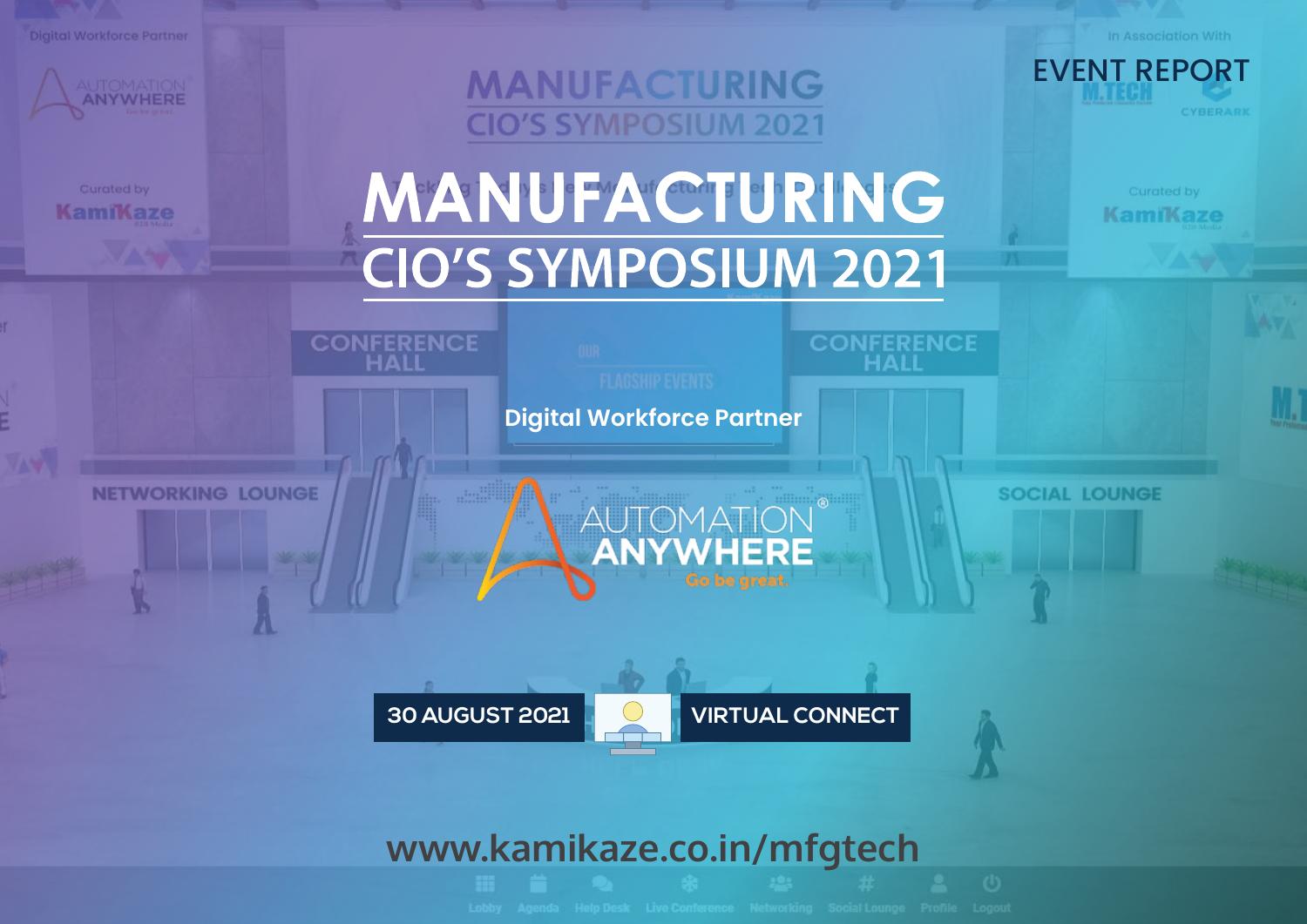# **MANUFACTURING CIO'S SYMPOSIUM**

## **Tackling Today's New Manufacturing Tech Challenges**

The COVID19 pandemic & Industry 4.0 are driving the manufacturing industry to modernize their technology, accelerating digital transformation efforts. The next industrial revolution is here, focusing not just on advanced technologies, but on the collaboration between humans and smart systems. Now is the time for manufacturers to be implementing smart, connected and robust digital capabilities to prepare for a more responsive and resilient future.

The Manufacturing CIO's Symposium, which will be brought to you virtually, to discover the trends that will define the manufacturing industry in the years to come. Hear from industry leaders as they discuss the current and future of Industry 4.0 and Industry 5.0, analyse upcoming trends and provide examples from the innovations and transformations happening in their own organizations.

The online summit platform brings together attendees in a single virtual room - concentrating the event's focus on a series of high-profile content sea, creating online conversations in a series of small, group conversations, creating a relaxed environment for discussion, and enabling everyone to lean in and be a part of the industry's most important conversation.



**VIRTUAL AUDITORIUM**



**NETWORKING LOUNGE**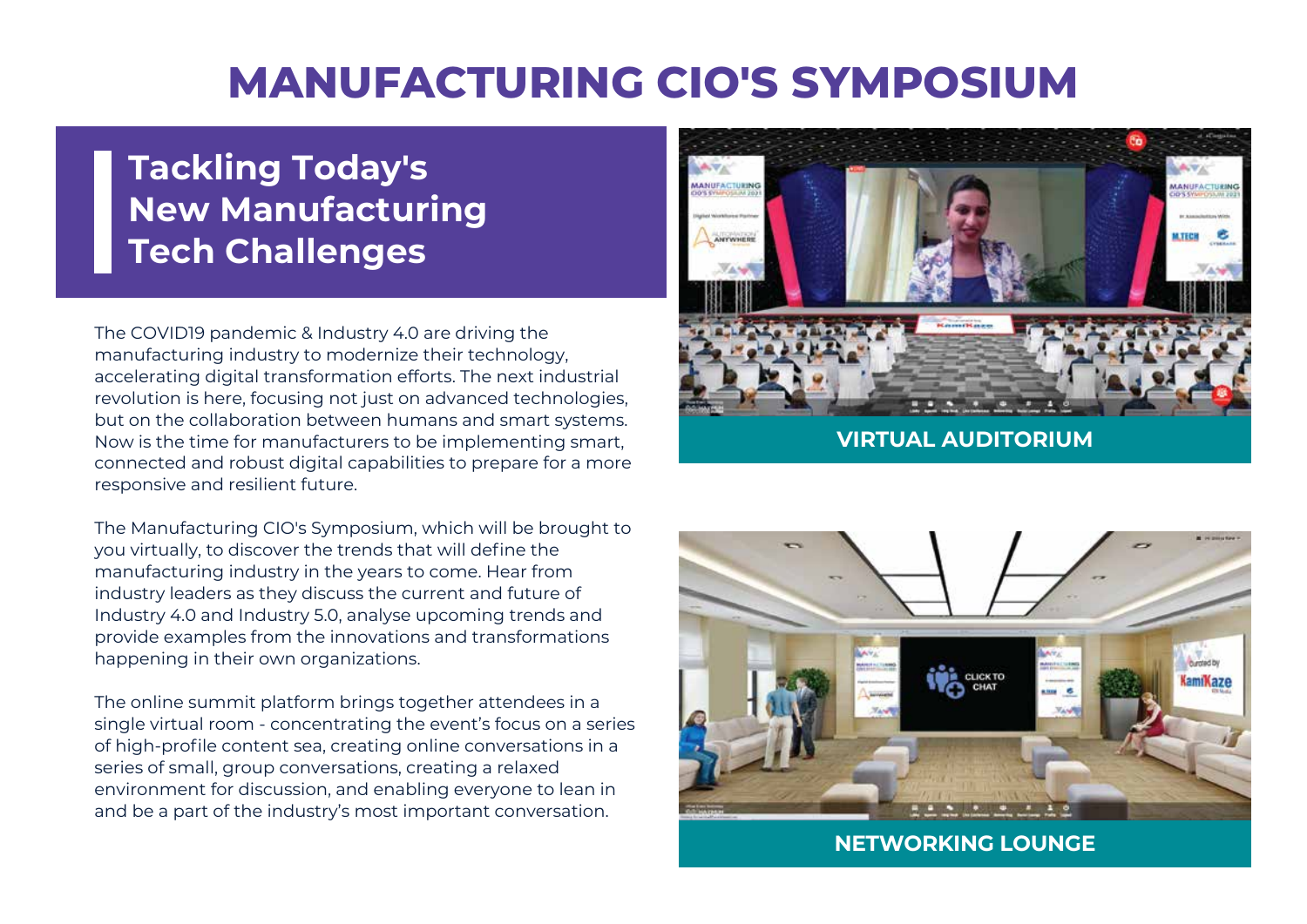# OPENING PANEL DISCUSSION **12.00 PM - 01.00 PM**

- blueprint, promote effective change management and how to become a smarter, more connected manufacturer
- Latest Industry 4.0 trends, challenges and opportunities
- $\blacksquare$  How potent technology solutions such as IIoT, digital twins, robotics and predictive analytics are driving process and cost improvements
- Change management & workforce training for the future to create and support more agile organizations for Industry 4.0 implementation
- $\blacksquare$  The value of automation in manufacturing
- Smart manufacturing & AI to drive productivity, quality & yield improvements

### **Theme**

**The CIO And The Connected Enterprise - Connecting People, Processes And Technology Benchmark your** digital enterprise strategy, create your **connecting People, Processes And Technology** 



### **MODERATOR: PANELISTS:**

**ANIL SHARMA** CTO & Lead, AMENA, PepsiCo Inc.

**SUJOY SEN** Head - IT, South Asia, Linde India Ltd.

**AKILUR RAHMAN** CTO, Hitachi ABB Power Grids India

### **DHAVAL PANDYA**

Corporate CIO, Piramal Enterprises Ltd.

### **VINIT THAKUR**

President & CDO, Lafarge Holcim India (ACC & Ambuja Cements)

### **AMIT SETHI**

VP - Regional CIO MENAT & India, Global Digital Customer Experience Leader, Baker Hughes Company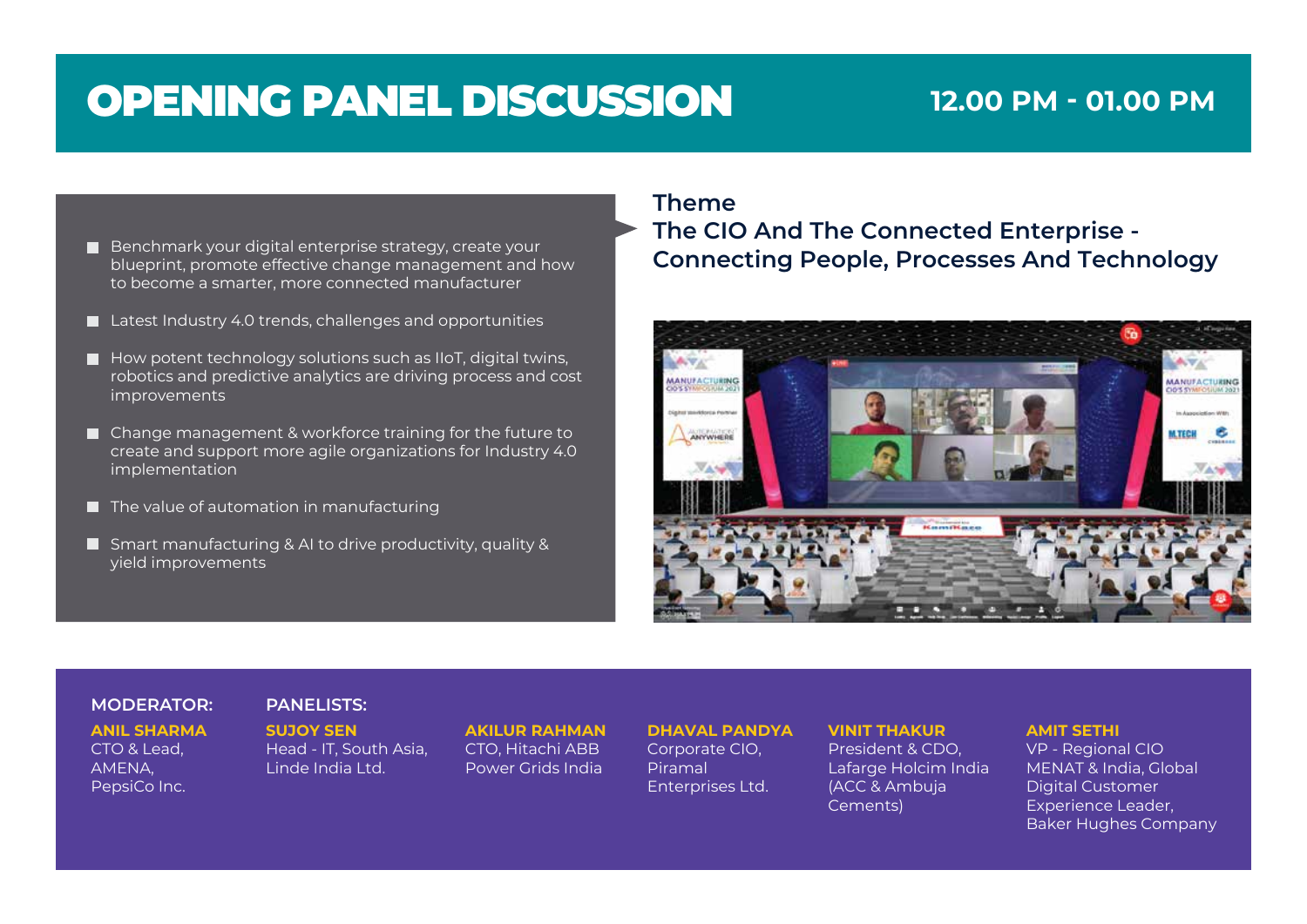## **01.05 PM - 02.05 PM**

- $\blacksquare$  How are data, AI and cloud technologies helping build agility and resilience for a future-proof organisation
- Reinventing your data protection strategy in the work from home era
- $\blacksquare$  What is your Cloud strategy to ensure organisational stability and sustainability
- **P** Protecting your organization against ransomware attacks
- Innovating in the cloud to ensure operational flexibility and agility in an organisation
- $\blacksquare$  How to take full advantage of the cloud to enable big data analytics, AI, ML, IoT, blockchain, and edge computing

### **Theme**

**Securing The New Normal: How To Protect Your Cloud, Workforce And Assets In The Post Pandemic World**



### **MODERATOR: PANELISTS:**

**AJAY NARULA** CISO, Samsung Electronics Co. Ltd. **KETAN KARKHANIS** CIO, Clariant Chemicals (India) Ltd. **AWITA BADONIA** Head - IT (CSM) India, Nokia India Pvt. Ltd.

**VIKRAM DUA** Sr. Director, Head - Enterprise IT Security, Philips India Ltd.

**BHUSHAN DEO** CISO, Group Head - Information Security & IT Compliance, Thermax Ltd.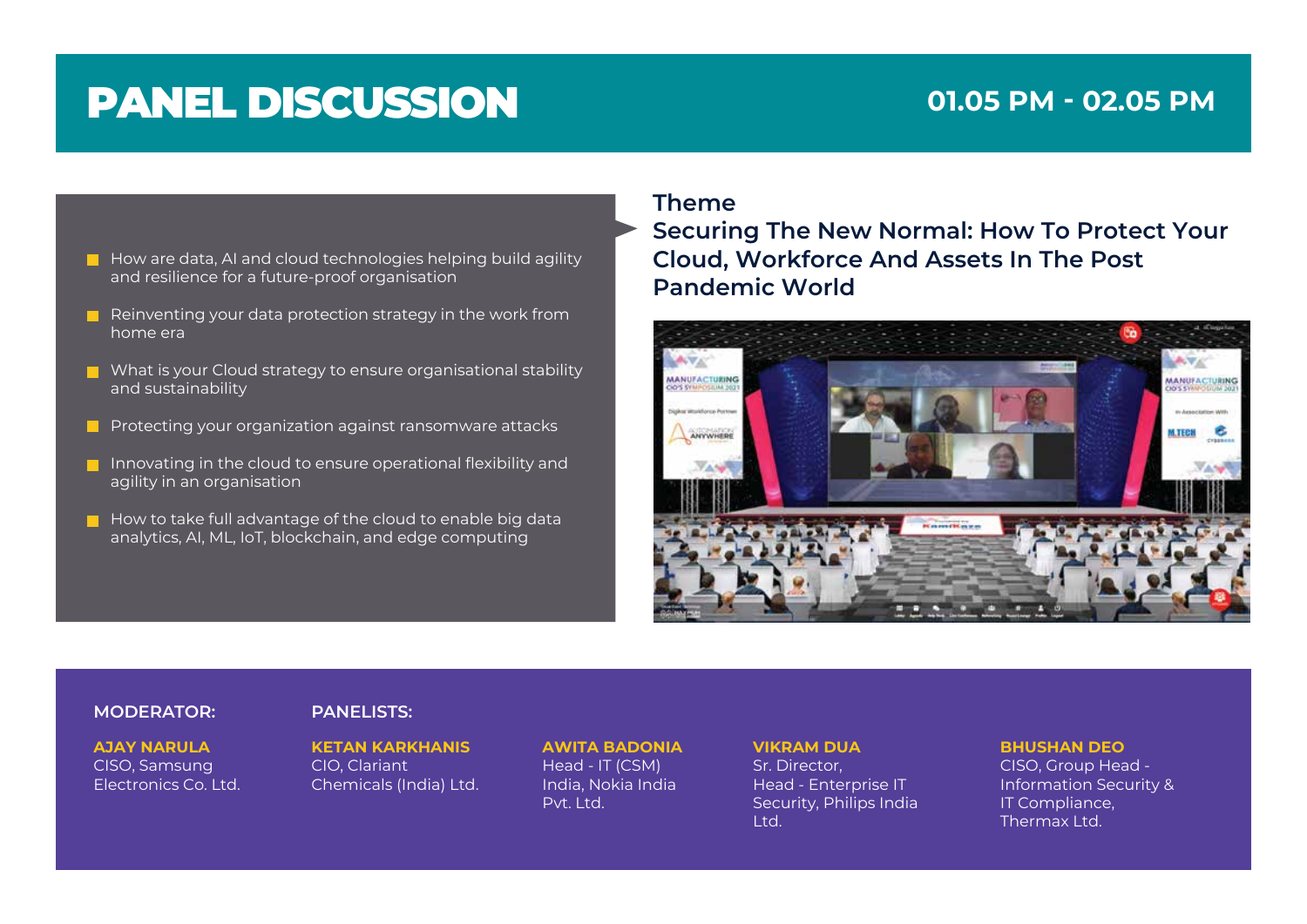## **02.15 PM - 03.15 PM**

- **Leading IT through a pandemic: How Manufacturing CIOs** can help in turning adversity into an advantage during times of crisis
- $\blacksquare$  Thriving In the age of insight: How leaders are sparking innovation for a data-centric future
- $\blacksquare$  How a digital thread strategy connects the product development process to the people, products, and places where work gets done
- $\blacksquare$  New technologies and innovations paving the way for plant and factory floors, smart supply chains, and advanced robotics to supercharge growth and efficiency in manufacturing
- Rethinking talent strategies to gain an edge in recruiting the next generation of talent for the future
- Delivering customer centric business transformation for manufacturers and their channel partners

**Theme Resilient Leadership: Prepare Today - Prevail Tomorrow**



### **MODERATOR: PANELISTS:**

### **SHARAD NIGAM**

VP - Corporate Strategy & Digital Operations, India and APAC. Hitachi India Ltd.

**RAJEEV KHADE** VP & Global Head - IT, Sigma Electric Manufacturing Corp. Pvt. Ltd.

**CHULANGA PERERA** CIO, Daimler India Commercial Vehicles Pvt. Ltd.

## **ADITYA KASARABADA**

CIO, Wipro Infrastructure Engineering Pvt. Ltd.

### **SUJAY KALARIA** VP - Digital Strategy & Transformation, Bajaj Auto Ltd.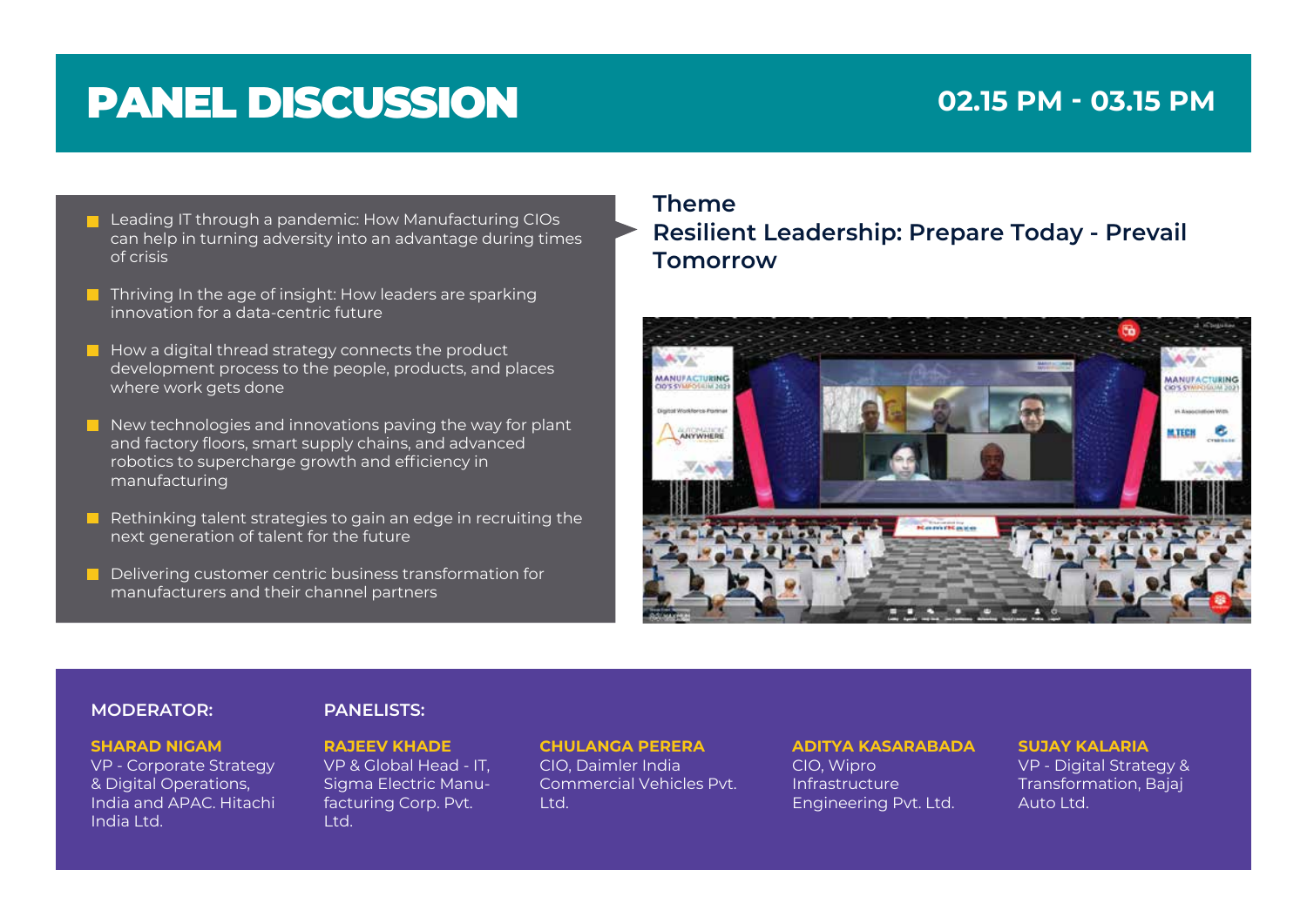## **03.25 PM - 04.25 PM**

- **E** Which best-in-class KPIs need to be tracked to measure<br> **Enterprise?** success
- What technological advances should manufacturers be prepared for in next year, 5-years, 10 years
- $\blacksquare$  How do you know which solutions will deliver the most value to your organization
- $\blacksquare$  What are the best practices towards security in an integrated IT+OT environment
- What technologies can you use to augment rather than replace your workforce
- $\blacksquare$  How digital transformation can create enterprise value, empower greater worker productivity, and make the world a better place

**Theme What Does "World-Class IT" Mean for Your**



### **MODERATOR: PANELISTS:**

### **RAJIV ARORA**

Global Head - IT Global Hub, Global Program Lead - New Normal (Mobile Work Program), Siemens AG

**SUBRATA BANERJEE** Sector CIO, Vedanta Ltd. (Aluminium, Power & Ports), Vedanta Resources Plc

**DEBANJAN BANERJEE** CIO, Pernod Ricard India **MILIND KHAMKAR** Group CIO, Super-Max World Pvt. Ltd.

**AJIT KOLHE** Head IT (CIO), VIP Industries Ltd.

**PANKAJ GUPTA** CIO, Schaeffler India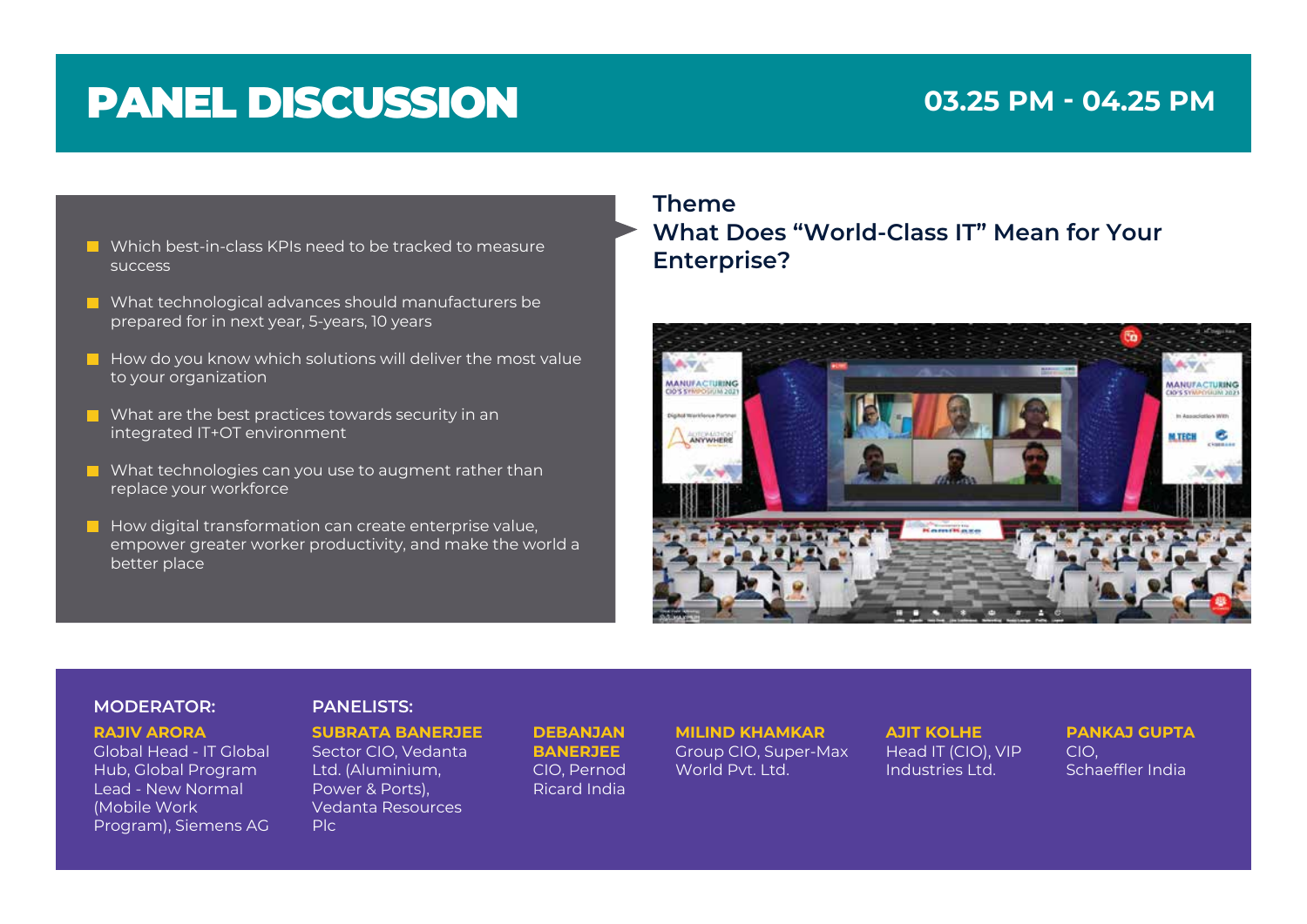## **04.30 PM - 05.30 PM**

**E** CIOs and digital leaders are facing unprecedented **Mandate, New Leadership** societal and technological changes. From explosive data growth to IoT to robotics to AI, technologies are creating new opportunities - and risks - that directly impact the CIO's role and mandate within and outside the physical organization. What new business models could be developed through the use of industry 4.0 technologies Our panel of experts would discuss in this closing panel - The new moving role of the CIO from a business cost to a revenue driver in the 'new normal' post-covid 19 world

### **Theme**

**Towards The Exponential CIO: New Role, New** 



### **MODERATOR: PANELISTS:**

### **ARPITA DAS**

AVP - IT & CIO, Valvoline Cummins Pvt. Ltd.

**PAVITHRAN AYYALA** Chief Information & Digital Officer, VP - IT, Neuland Laboratories Ltd.

**SHOBHANA LELE** CIO, The Bombay Dyeing & Manufacturing Co. Ltd.

**RAJESH I PANCHAL** Head - IT, INOX Air Products Pvt. Ltd.

**MUDIT AGARWAL** CIO & VP - IT, Uflex Ltd.

**MANUJ DESAI** Global CIO, STL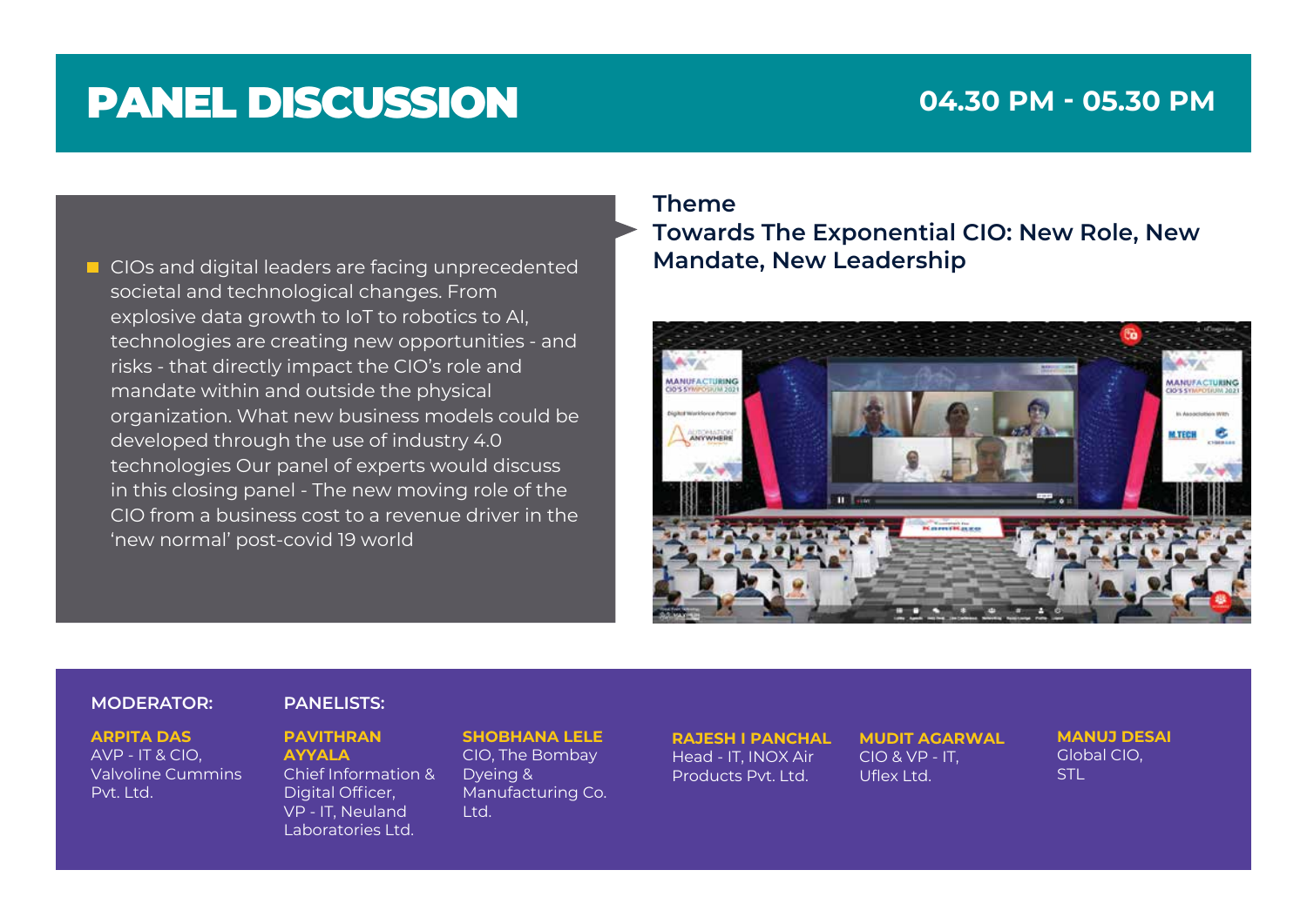## **05.35 PM - 06.20 PM**

- $\blacksquare$  How to ensure every business process is lean to eliminate process and workflow waste across the enterprise
- Building a resilient supply chain. Applying RPA+AI to make supply chain processes like on boarding new vendors more agile
- Data presentation strategies for seamless customer communication across platforms.
- Reduce costs in back-office to eliminate human error and increase compliance in business processes from HR to IT
- Increasing go-to-market speed by deploying a digital workforce for faster process execution and maximal productivity
- **Customer experience as a differentiator to drive loyalty with** real-time data to improve support processes and anticipate customer needs
- **T** Tips from CIOs on how to choose the right platform

### **Theme**

**Reimagine Manufacturing Operations - Maximize productivity. Minimize errors**



### **MODERATOR: PANELISTS:**

**PALLAB DE** Partner - Operations Consulting, PwC India

**RAJ KUMAR SINGH** Sr. Director - Sales Engineering IMEA, Automation Anywhere

**PRINCE JOSEPH** CIO, SFO Technologies Ltd. **SUKANTA PADHY** CIO, ATC Tires Pvt. Ltd.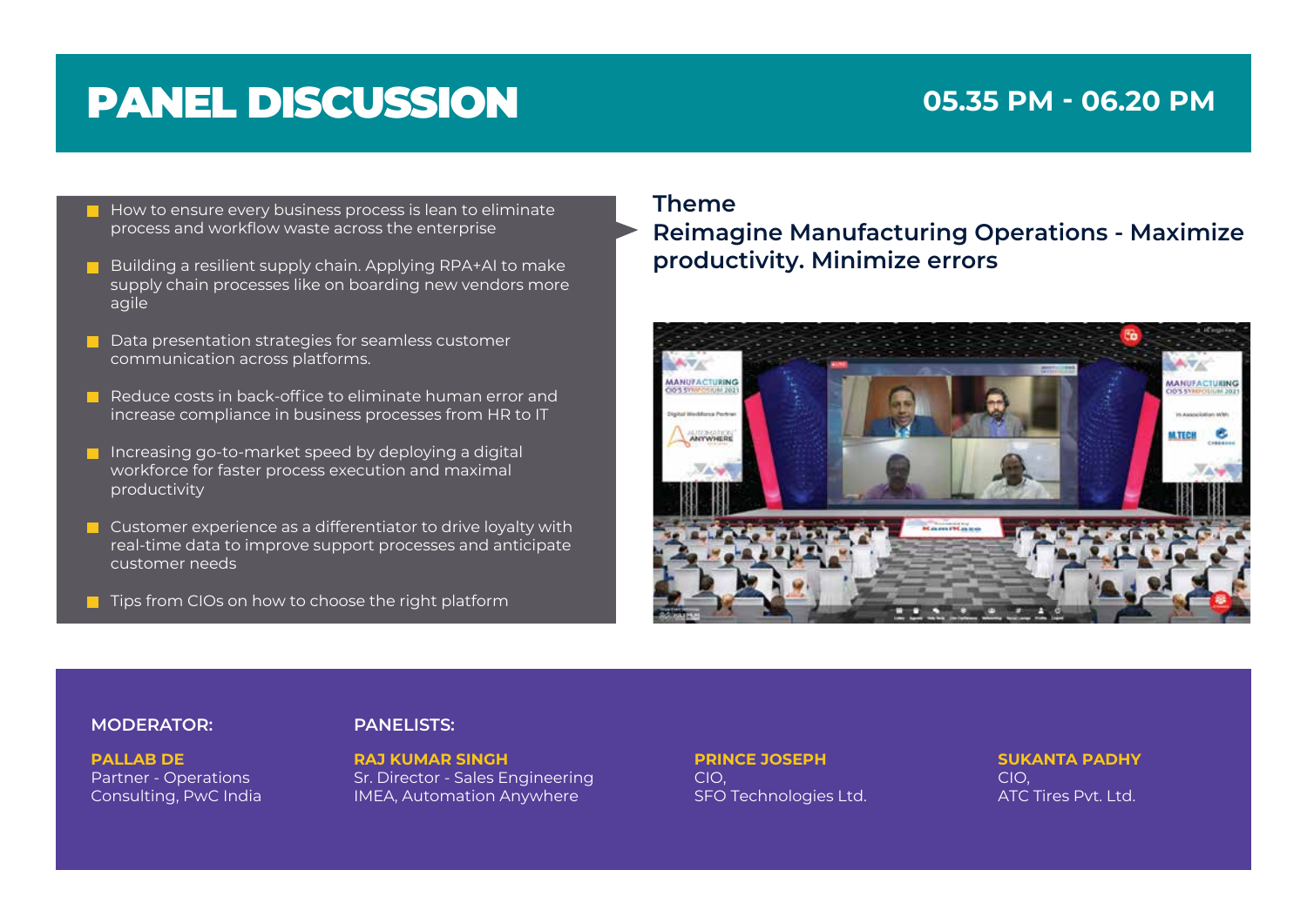# ATTENDEE BREAKDOWN



### **Engagements**

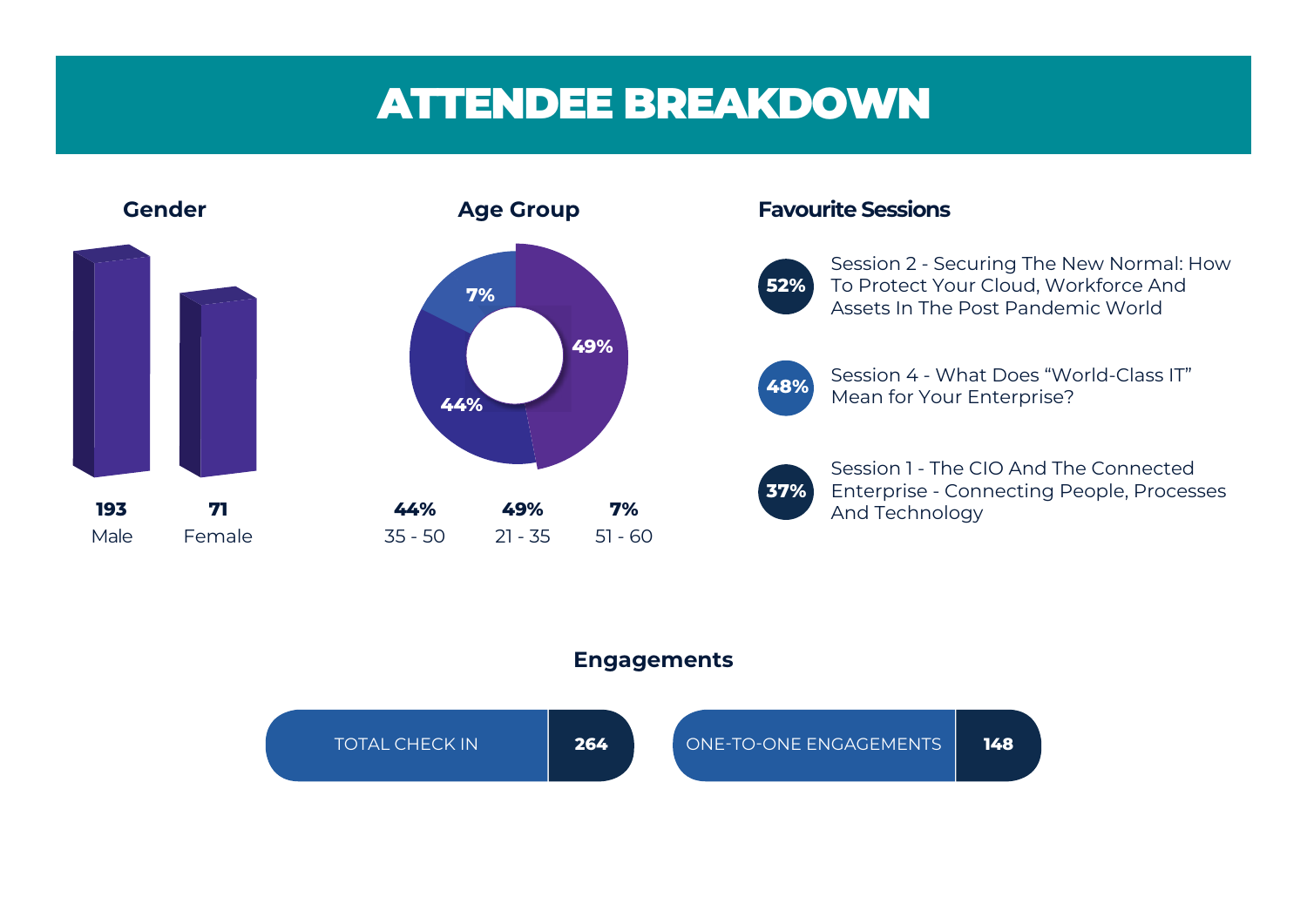# DELEGATE FEEDBACK

**How would you rate the** 

**quality of speakers &** 

**sessions?**

**How would you rate the overall experience of the virtual event?**





**How would you rate the overall quality of attendess?**